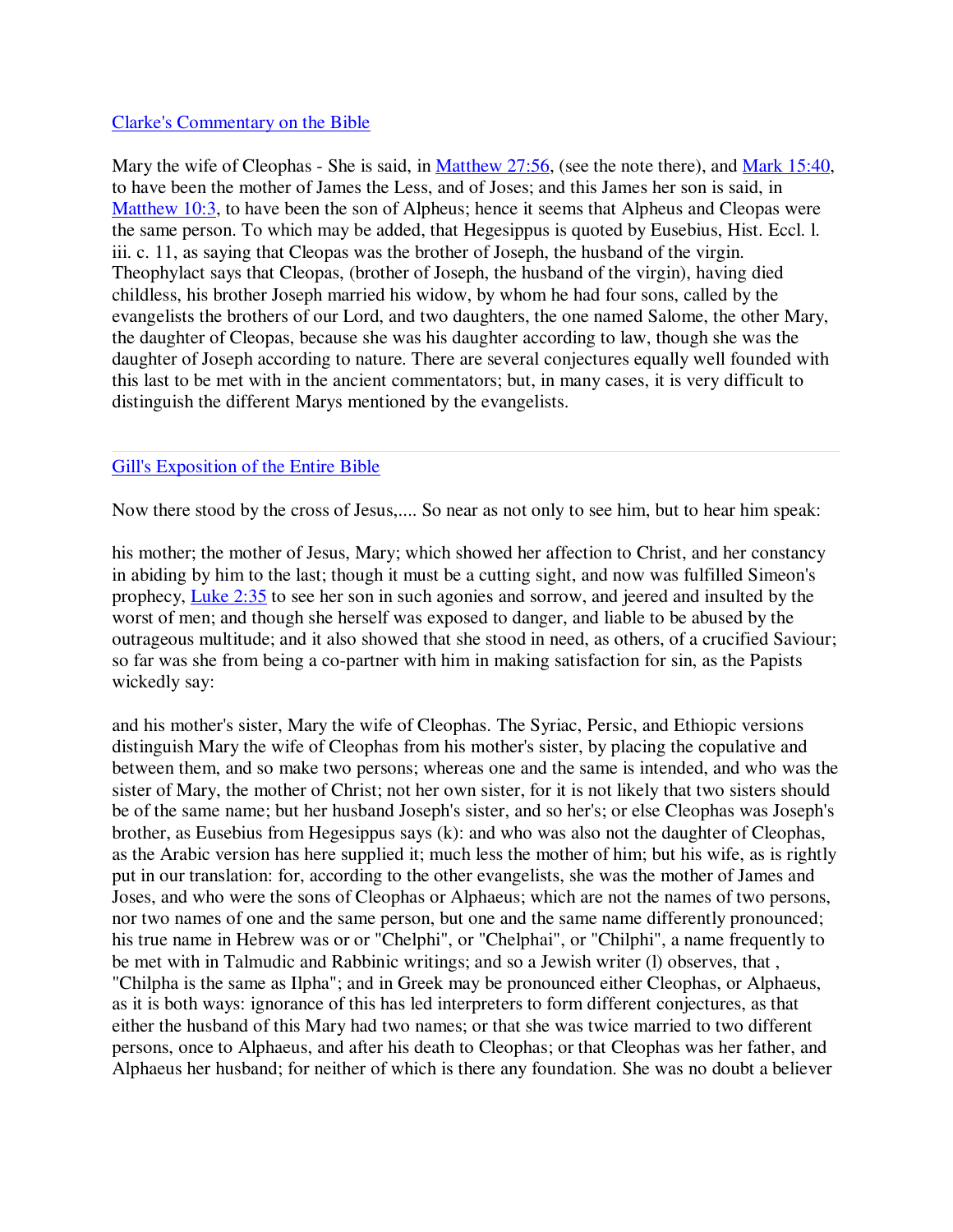in Christ, and came and stood by his cross; not merely to keep her sister company, but out of affection to Jesus, and to testify her faith in him:

and Mary Magdalene; out of whom he had cast seven devils, and who had been a true penitent, a real believer in him, an hearty lover of him, was zealously attached to him, and followed him to the last. Three Marys are here mentioned as together; and it is observable, that the greater part of those that are taken notice of, as following Christ to the cross, and standing by it, were women, the weaker, and timorous sex, when all his disciples forsook him and fled; and none of them attended at the cross, as we read of, excepting John; no, not even Peter, who boasted so much of his attachment to him. These good women standing by the cross of Christ, may teach us to do, as they did, look upon a crucified Christ, view his sorrows, and his sufferings, and our sins laid upon him, and borne and taken away by him; we should look unto him for pardon, cleansing, and justification, and, in short, for the whole of salvation: we should also weep, as they did, whilst we look on him; shed even tears of affection for, and sympathy with him; of humiliation for sin, and of joy for a Saviour: and likewise should abide by him as they did, by his persons, offices, and grace; by the doctrine of the cross, continuing steadfastly in it; and by the ordinances of Christ, constantly attending on them, and that notwithstanding all reproaches and sufferings we may undergo.

(k) Emseb. Eccl. Hist. l. 3. c. 11. (l) Juchasin, fol. 92. 1.

### Vincent's Word Studies

There stood

Imperfect tense, were standing.

Mary Magdalene

Strictly, the (η) Magdalene. She is introduced abruptly, as well known.

### Geneva Study Bible

{8} Now there stood by the cross of Jesus his mother, and his mother's sister, Mary the *wife* of Cleophas, and Mary Magdalene.

(8) Christ is a perfect example of all righteousness, not only in the keeping of the first, but also of the second table of the ten commandments.

People's New Testament